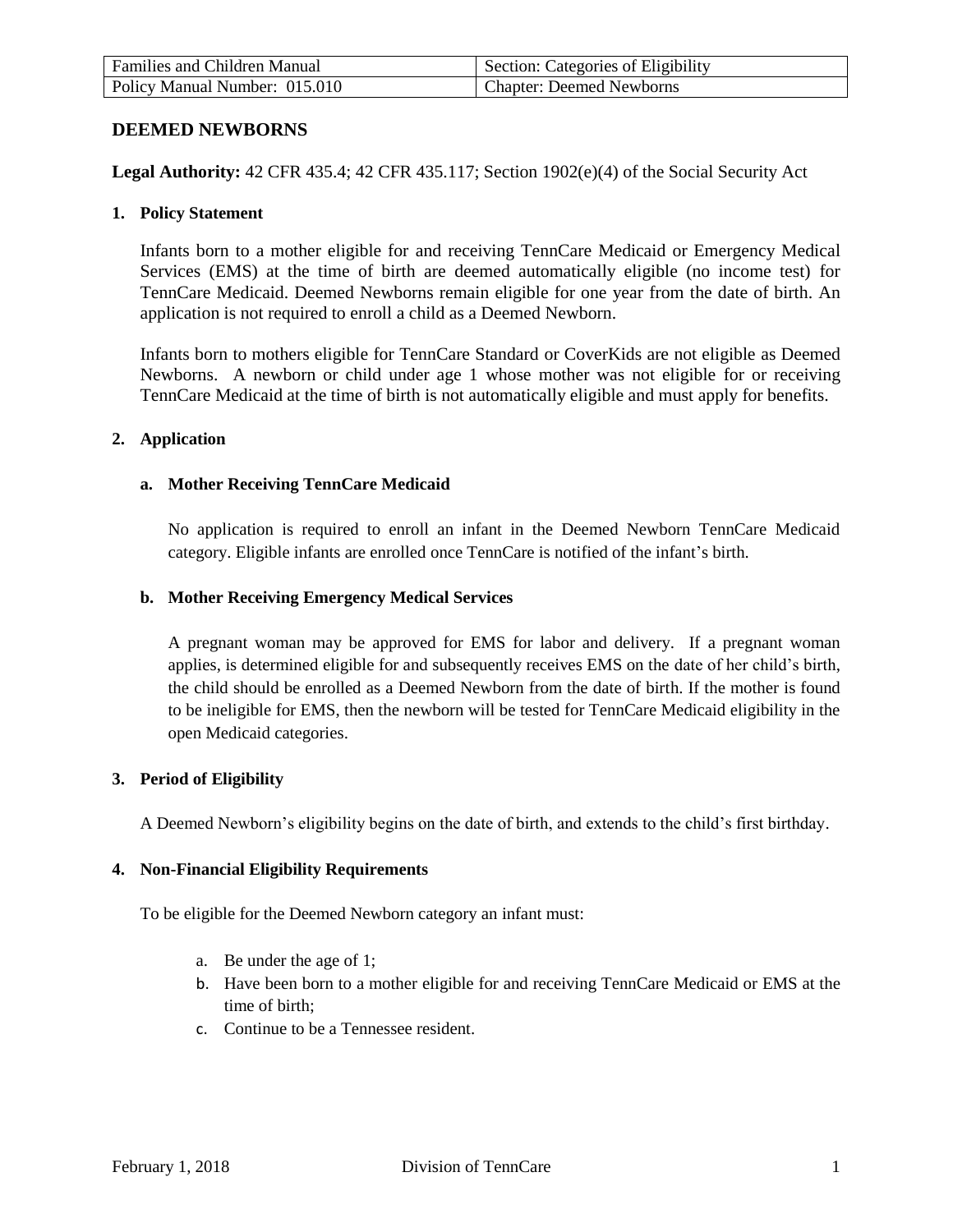| <b>Families and Children Manual</b> | Section: Categories of Eligibility |
|-------------------------------------|------------------------------------|
| Policy Manual Number: 015.010       | Chapter: Deemed Newborns           |

# **5. Financial Eligibility Requirements**

There are no financial (income) requirements for the Deemed Newborn category. If the infant's mother was eligible for TennCare Medicaid or EMS, the mother met financial requirements at the time her own eligibility was determined.